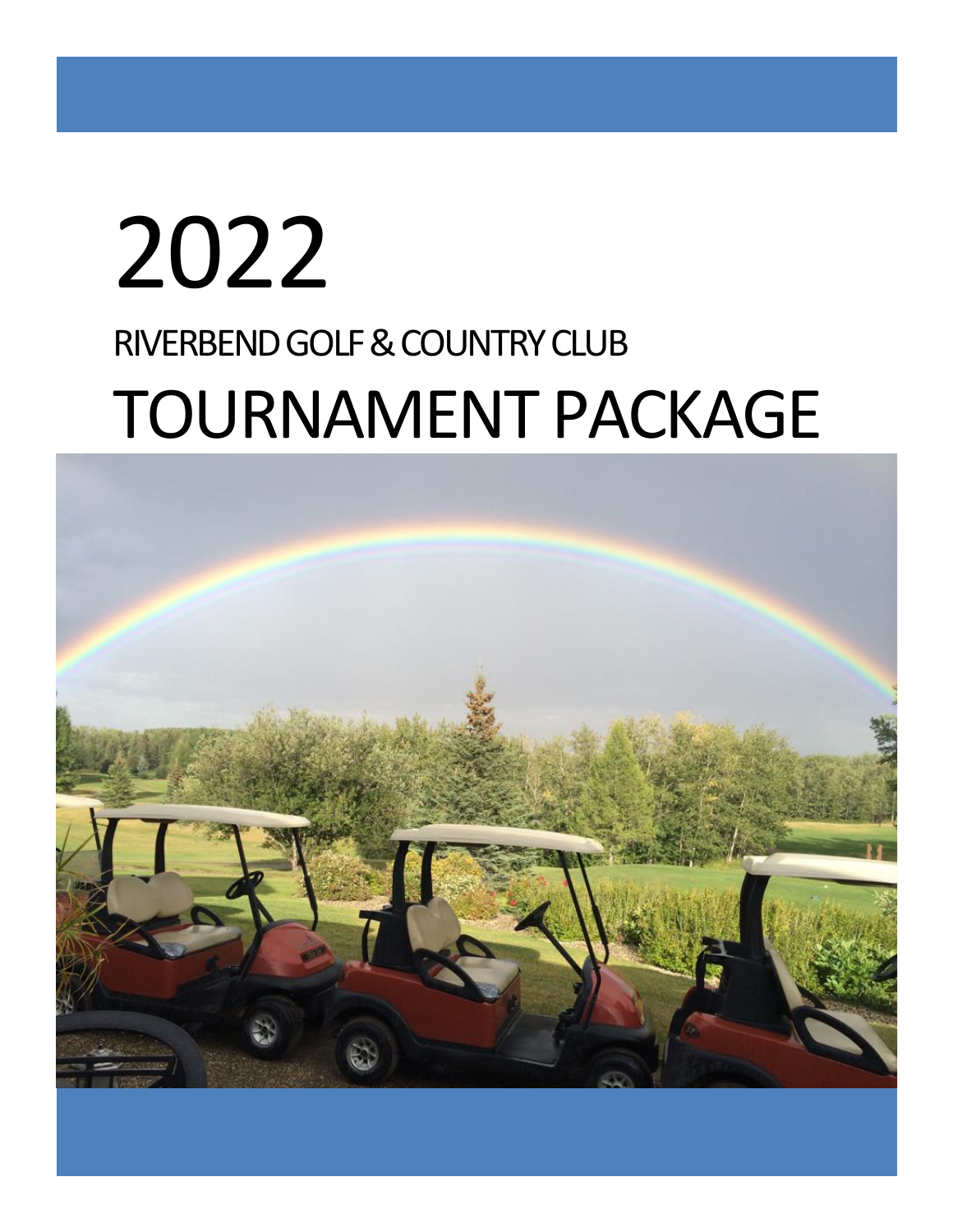### [WWW.RIVERBENDGOLFCC.CA](http://www.riverbendgolfcc.ca/) @ 780-354-2538

LOCATED JUST OUSTSIDE OF BEAVERLODGE, RIVERBEND IS FULLY EQUIPPED WITH ALL THE COMFORTS AND AMENITIES GOLFERS LOOK FOR. OUR CLUBHOUSE IS DESIGNED FOR PRE - AND POST-GAME CELEBRATING, AND FEATURES FOOD THAT IS SO GOOD, EVEN NON-GOLFERS COME JUST TO ENJOY A MEAL WITH-A-VIEW. THERE'S A PRO SHOP ON SITE AND A RANGE TO PRACTICE ON BEFORE YOUR ROUND. MOST IMPORTANT, THE STAFF IS TRULY COMMITTED TO MAKING YOUR GOLF EXPERIENCE HERE AT RIVERBEND RELAXING, REFRESHING AND ENJOYABLE .

### **TOURNAMENT PRICING PACKAGES INCLUDE:**

- Menu of choice
- 9 or 18 hole green fees
- Complimentary power cart usage
- Complimentary use of proximity markers for on course contests

### WEEKDAY 9 HOLE TOURNAMENT PACKAGE OPTIONS (MONDAY – FRIDAY, EXCLUDING HOLIDAYS)

| <b>BBQ STEAK BUFFET</b>             | <b>TBD PER PERSON</b>  |
|-------------------------------------|------------------------|
| <b>CHICKEN &amp; RIB BBQ BUFFET</b> | <b>\$71 PER PERSON</b> |
| <b>PICNIC BASKET BUFFET</b>         | <b>\$63 PER PERSON</b> |
| <b>BURGER BUFFET</b>                | <b>\$57 PER PERSON</b> |
| <b>TACO SALAD BAR</b>               | <b>\$58 PER PERSON</b> |
| <b>SOUP &amp; SANDWICH BUFFET</b>   | <b>\$55 PER PERSON</b> |
| 18 Holes add \$15 per golfer        | *tax extra             |

### WEEKEND 9 HOLE TOURNAMENT PACKAGE OPTIONS (SATURDAY-SUNDAY, HOLIDAYS)

| <b>TBD PER PERSON</b>  |
|------------------------|
| <b>\$78 PER PERSON</b> |
| <b>\$70 PER PERSON</b> |
| <b>\$64 PER PERSON</b> |
| <b>\$65 PER PERSON</b> |
| <b>\$62 PER PERSON</b> |
|                        |

18 Holes add \$15 per golfer \*tax extra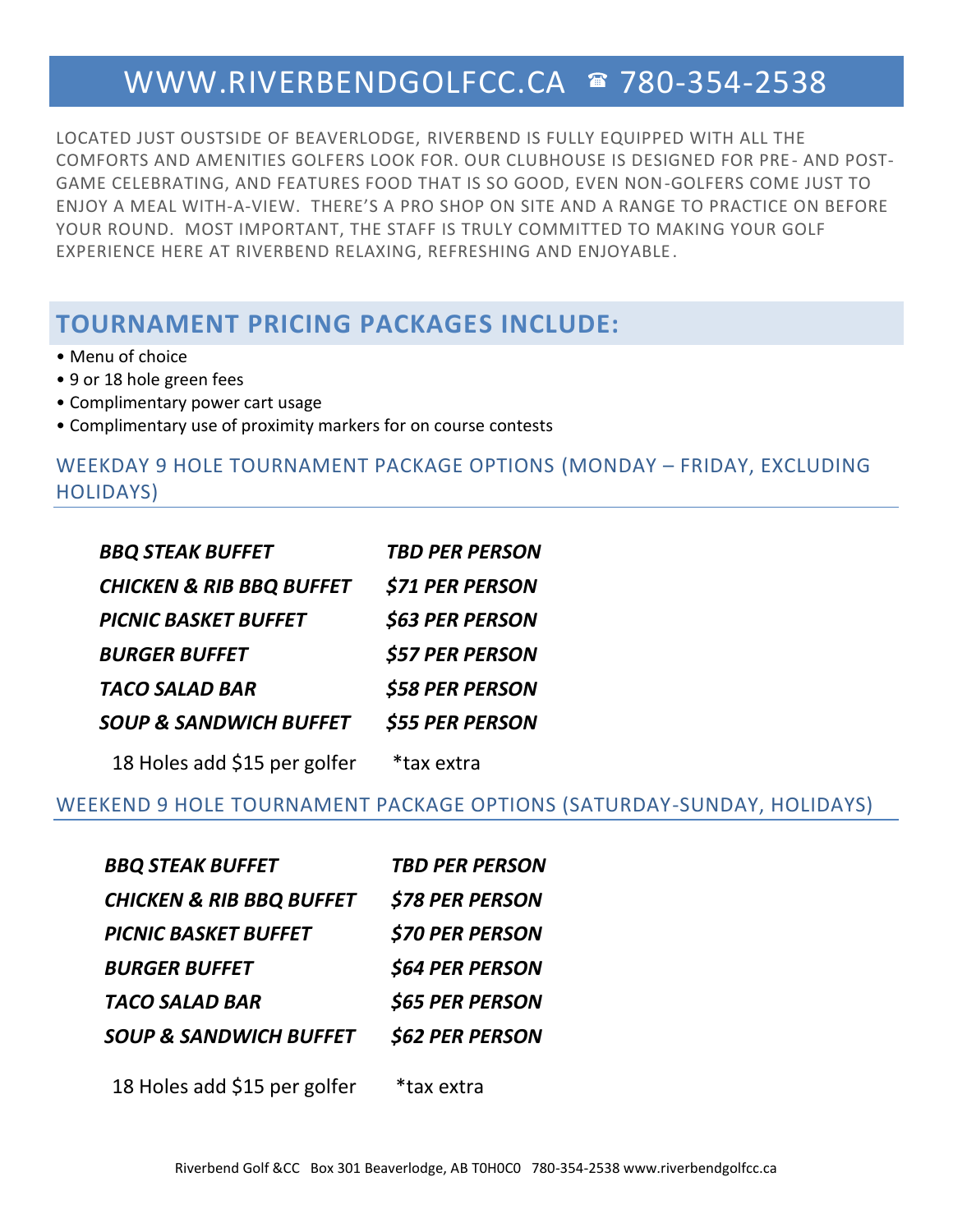### **BENEFITS TO BOOKING YOUR TOURNAMENT AT RIVERBEND**

• No minimum or maximum number of players for tournaments

• Breakfast options also available for all tournament events, as well as any other entrees and selected menu

- options as required (gluten free, vegan and restricted diet meal options are available with advance notice) • Tournament Packages will be customized depending on your need and the nature of the event, with only a small non-refundable deposit required at the time of booking
- Automatic hold on the next years' event bookings, ensuring your event consistency and greatly reducing planning anxiety

• Shotgun starts, modified shotgun starts and regular tee time tournaments are all considered, depending on number of participants, event start time and general availability

## TOURNAMENT CATERING PACKAGES

### **BREAKFAST**

### EARLY RISER BUFFET CONTINENTAL

- Scrambled Eggs
- Breakfast Sausage
- Bacon
- Hash Browns
- Pancakes
- Seasonal Fruit
- Fruit Juice
- Coffee & Tea  $$16.00$

### **LUNCH & DINNER**

### SOUP & SANDWICH BUFFET BURGER BAR

- 2 Chef made soups
- Variety fresh made sandwiches: tuna, egg salad, turkey, ham, chicken salad etc.
- Fresh veggie platter
- Dessert selection
- Coffee & Tea  $$18.00$

- Assorted Muffins & Baking
- Seasonal Fruit Tray
- Fruit Juice
- Coffee & Tea  $\sim$  \$9.00

- 
- 6oz homemade beef burger
- Grilled chicken breast
- Lettuce, tomato, onion & cheese & condiments
- Kettle chips
- Chef choice salad
- Dessert selection
- Coffee & Tea  $$20.00$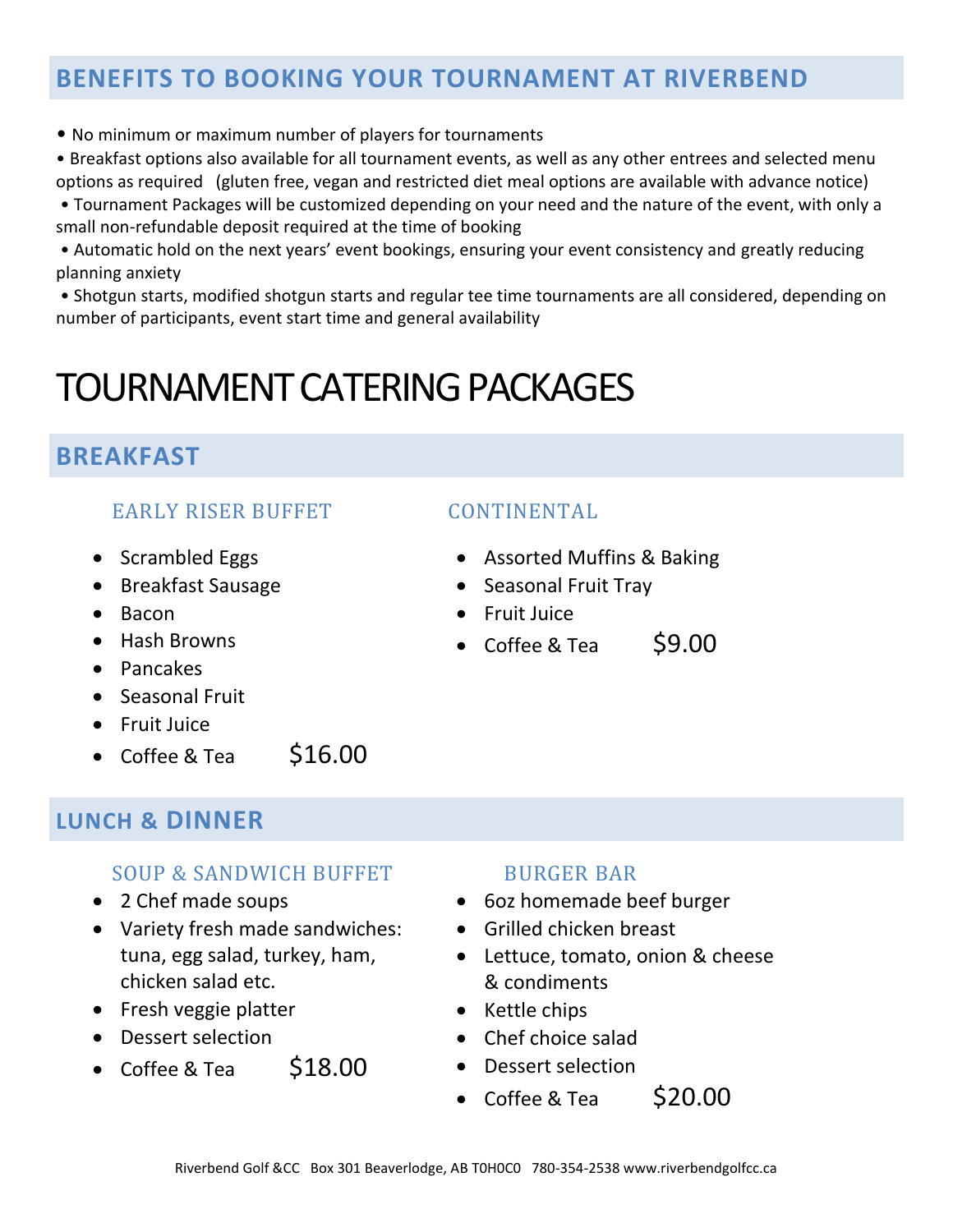- Southern fried chicken
- Baby roasted potatoes
- Seasonal vegetables
- 2 Chef choice salads
- Dessert selection
- Sliced watermellon
- Coffee & Tea  $$26.00$

- 7oz AA striploin steak
- Add garlic shrimp (\$3/person)
- Baked potatoes with all the fixings
- Corn on the cob (seasonal)
- Garlic bread
- 2 Chef choice salads
- Dessert selection
- Coffee & Tea Market Price

### PICNIC BASKET TACO & SALAD BAR

- Choice of 2 meats: taco beef, mango habanero chicken or steak fajita blend (add \$1 for steak/person)
- Array of toppings: black beans, corn, tomatoes, sour cream, pico de gallo and much more!
- Hard & soft tacos
- Dessert selection
- Coffee & Tea  $$21.00$

### BBQ BUFFET CHICKEN & RIBS BUFFET

- 1/<sub>2</sub> rack BBQ pork ribs
- Grilled Chicken Breast
- Baked potatoes with all the fixings
- Corn on the cob (seasonal)
- Garlic bread
- 2 Chef choice salads
- Dessert selection
- Coffee & Tea  $$34.00$

\*\*All Breakfast, Lunch and Dinner package prices are subject to 18% gratuity. Tax is extra.

# TOURNAMENT EVENT POLICIES

### **CONTRACTS, DEPOSITS, PAYMENTS & CANCELLATIONS OF YOUR EVENT**

• All functions will be considered tentative until a signed contract and a \$250.00, non-refundable, event deposit, is received. Should Government Restriction not allow your event, the deposit will be refunded.

• Riverbend Golf & CC must be notified 7 days prior to the event to give your final guest numbers within 10%. For example, if you book a tournament for 100 guests, and you now have 90 guests confirmed 7 days prior to your event, your final number of guests can be as low as 80 or as high as 100 guests

• Guaranteed final numbers must be received 5 days prior to the event. The customer will be charged for the guaranteed final number or the actual number served, whichever is greater

• Riverbend Golf & CC reserves the right to choose a more suitable tournament format and /or event space should the number of guests and/or set-up requirements change significantly from the original event booking

• Cancellations within 3 days of the event will be subject to the full charge of the tournament fees. All cancellations are required in writing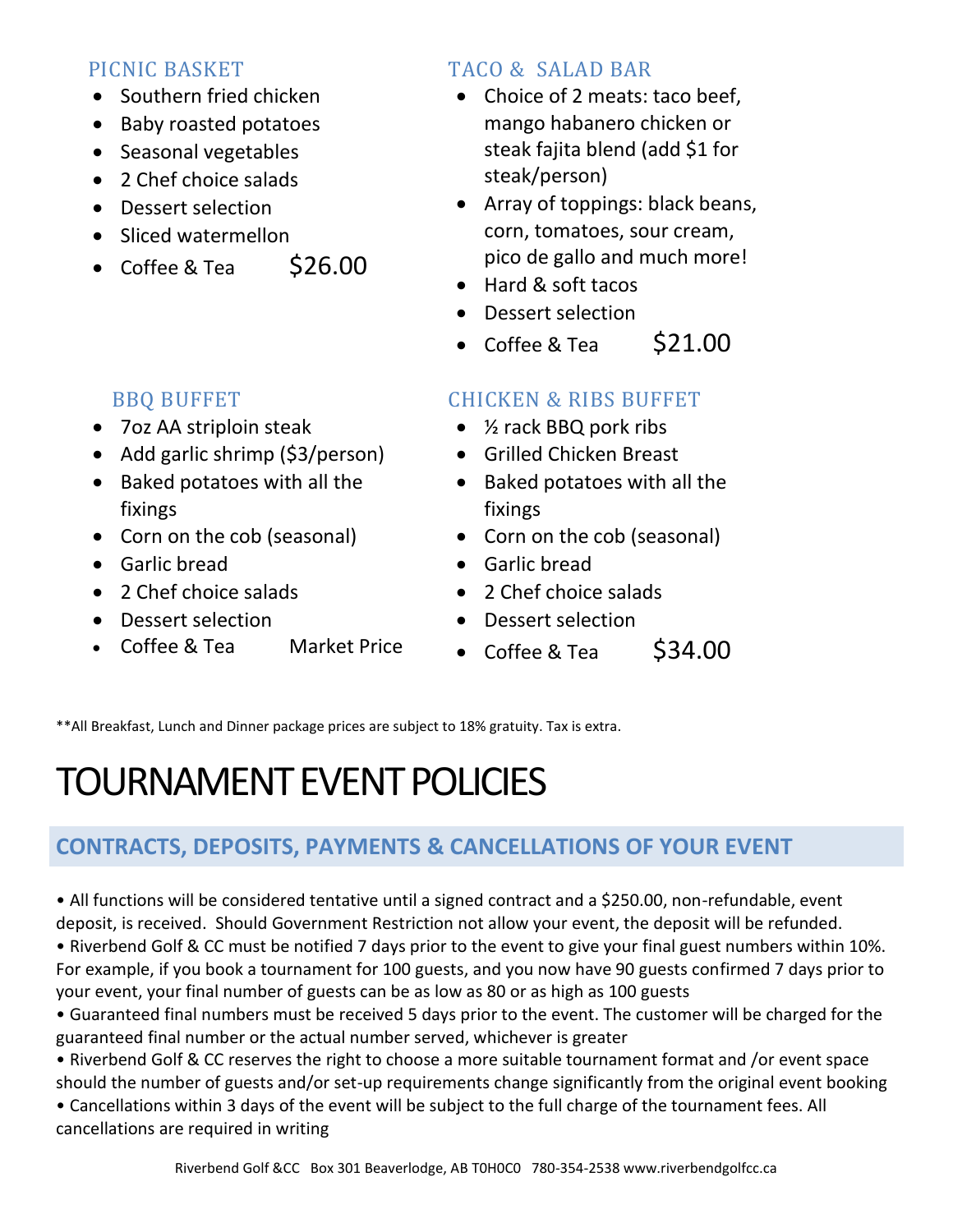- Tournaments play rain or shine unless Riverbend Golf & CC deems the course to be unplayable
- Final payment for all events and functions must be received the day of the event unless previous arrangements have been made

### **FOOD & BEVERAGE**

- Riverbend Golf & CC Golf will be the sole supplier of ALL food and beverages on and off the course unless prior arrangements have been made with the event coordinator
- Any group wishing to sponsor a "Beer/Liquor Hole" must purchase their liquor requirements from Riverbend Golf & CC Golf . All necessary arrangements must be made 7 business days prior to the event date
- Any externally purchased alcohol will be confiscated and individuals who do not comply will risk termination of the tournament
- As per the Alberta Gaming and Liquor Commission, only one liquor hole is allowed per 9 holes plus one additional station
- All liquor for sampling or serving must be served by a Riverbend Golf & CC staff member unless prior arrangements have been made. The cost for a Riverbend Golf & CC staff member to host your liquor hole is \$17.00/hour for a minimum of 4 hours

### **GOLF COURSE**

- Please help keep the golf course in good condition: repair ball markers, replace divots, rake traps, and dispose of waste properly. Please keep pull carts, bags, and power carts away from the greens
- To ensure the success of the tournament, Riverbend Golf & CC requires that registration is completed 30 minutes prior to the start of your event. Shotgun starts should not exceed 2.5 hours for 9 holes. It is the responsibility of the tournament organizer to communicate pace of play and course rules to attendees
- Riverbend Golf & CC reserves the right to add public play to the course with any tournament under 60 players
- Riverbend Golf & CC has a fleet of 30 power carts on premise. Should your event require additional power carts, fleet pricing will apply
- Riverbend Golf & CC is not responsible for damage to, or loss of any article left on the premises before, during, or after any function. Riverbend Golf & CC shall not be responsible for any loss or injury suffered or incurred by any guests
- Any negligent damage or lost equipment will be charged to the tournament

### **DIRECTIONS**

5 Km west of Beaverlodge on Highway # 43. Left turn on Goodfare Hwy # 671 (Blues sign on Highway). South 2kms, just over bridge turn left onto RR 105.